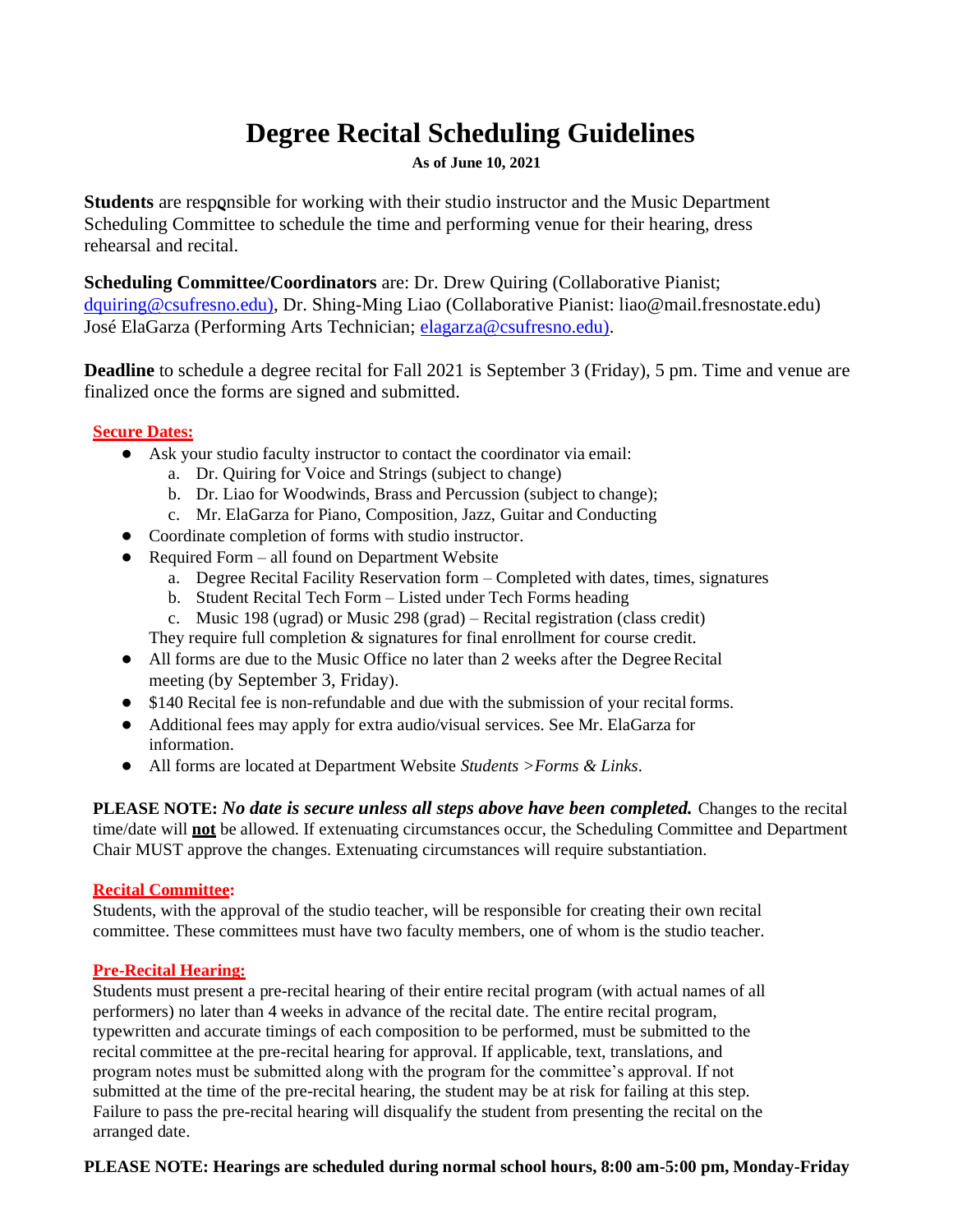#### **Dress Rehearsal:**

The dress rehearsal will be scheduled during school hours within a few days prior to your Recital date**.**

#### **The Performance:**

Students in the *Performance Options* will perform a complete recital (45 - 55 minutes of music maximum on the declared performing medium with **one 5-10-minute** intermission, maximum stage length 75 minutes). Students in orchestral strings must perform at least fifty percent of the recital from memory. Voice, piano and guitar students must perform the entire recital (100%) from memory, except by advisement of the student's teacher. At the studio instructor's discretion, wind students may be required to memorize. Percussion students must memorize solo works performed on mallet instruments.

Students in the *Composition Option* will present a complete recital (45 - 55 minutes of music maximum duration with **one 5-minute** intermission, maximum stage length 75 minutes) of their own original works. The specific format of the recital is flexible and will be determined by the student in consultation with the studio instructor. The recital may include not only compositions for more traditional instrumental/vocal combinations, but also works for electronic or computer-generated sound, live instruments with electronics or various other multimedia configurations.

Students in the *Music Education Option* will perform half of a recital (23 - 30 minutes of music maximum on the declared performing medium with no intermission, maximum stage length 40 minutes). Students in orchestral strings must perform at least fifty percent of the recital from memory. Voice, piano and guitar students must perform the entire recital (100%) from memory, except by advisement of the studio teacher. At the studio instructor's discretion, wind students may be required to memorize. Percussion students must memorize solo works performed on mallet instruments.

Students in *Music as a Liberal Art Option* may include performance as a major component of the senior project, upon approval of their studio instructor. If performance is a major component of the senior project, MLA students must meet the same standards for recital approval as performance or music education students (see above); these include, minimally, passing of JuryII. When performance is the option length is 23-30 minutes, no intermission, maximum stage length 40 minutes.

#### **Graduate Performance:**

Master students will perform a complete recital (60 - 75 minutes of music maximum on the declared performing medium with **one 5-10-minute** intermission, maximum stage length 90 minutes). Students in orchestral strings must perform at least fifty percent of the recital from memory. Voice, piano, and guitar students must perform the entire recital (100%) from memory, except by advisement of the studio professor. At the studio instructor's discretion, wind students may be required to memorize. Percussion students must memorize solo works performed on mallet instruments.

#### **Reception:**

You must schedule and pay the non-refundable \$50 fee at the time of completion of required Degree Recital Facility Reservation form, within 2 weeks after Department Recital Meeting. Completion and submission of the *"University Food Service Form"* is required. <http://www.auxiliary.com/diningservices/catering/> The Music Department Office may provide tables upon request. Following the reception please make sure all garbage is deposited in dumpsters located behind the music building. **Serving of alcohol is prohibited and will not be permitted under any circumstance.**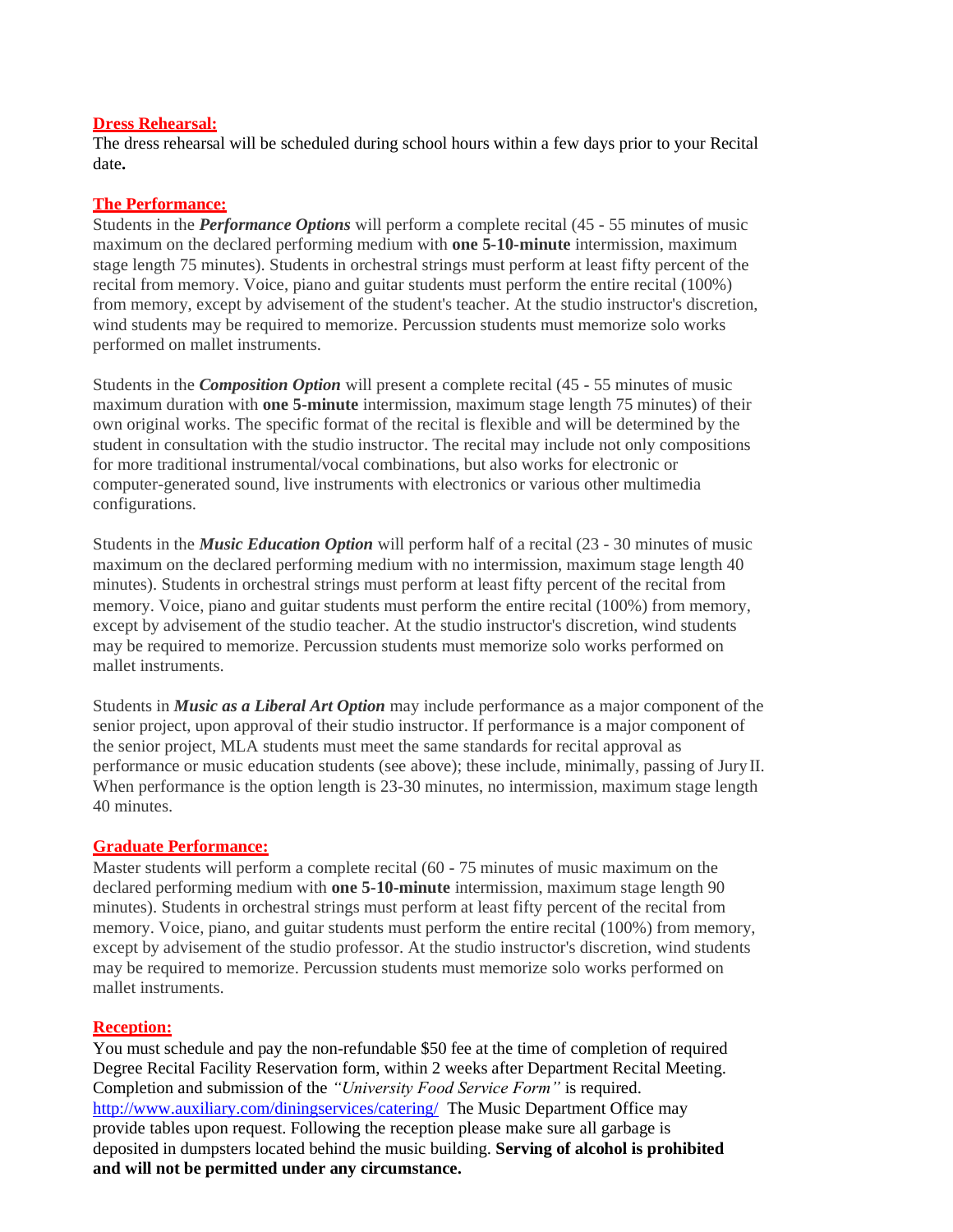#### **Program Notes**:

Senior recitals may include program notes. These notes will include brief information to engage the listener in the performance of the assigned works.

#### **The Music Department will help students arrange the following:**

- Scheduling facility use (for hearing, one dress rehearsal, and the performance)
- For undergraduates, the hearing needs to be a minimum of 4-weeks before recital.  $*$
- Dress rehearsals will be scheduled during school hours
- Technical Assistance and Recording: (House Manager, Recording Technician for performance)
	- *NOTE: A \$140 fee is assessed at time of booking (non-refundable)*
- One piano and tuning for performance only *All other instruments and tunings are the student's responsibility*

*\*Composition students must consult with Dr. Froelich regarding hearing specifics.*

#### **Required Student Responsibilities:**

- If the recital, hearing and dress rehearsal have not been scheduled and fee paid by end of the third week of classes, students will not be enrolled. Please check your status to make sure you are enrolled.
- You are responsible for enrolling in Music 198 or Music 298. Forms are located at the Forms and Links at the Department website under Students. Your class number and permission number will be sent by email once all the completed forms and fees have been paid.
- Collaborative Pianist: Students are responsible for contacting their respective Fresno State Collaborative Pianist, Dr. Quiring or Dr. Liao, depending on their instrument/voice. Students may perform with other pianists pending studio instructor and Fresno State Collaborative Pianist's approval. In this case, students are responsible for all charges incurred for the collaboration including rehearsals and performances.
- Any non-Fresno State performer must sign the liability form in advance. The form is available on the Music Department's web page and in the music office. Again, students are responsible for all charges incurred for the collaboration including the rehearsals and performances.
- Secure a recital committee in consultation with the studio instructor.
- Each degree recital candidate is customarily entitled to a maximum of six rehearsals including hearing and dress rehearsal with Collaborative Pianist, depending on recital length and needs. Exceptions require approval of both the Collaborative Pianist and studio instructor. The Dress Rehearsal and Recital Performance are the only time allowed in performance hall. Exceptions required Department approval.
- Flyers posting must be proofed by studio faculty and delivered to the department office two weeks prior to performance. Posters may not be larger than **8 ½" X 14"** with a maximum of 10 for department posting. Posters should include your name, instrument, date, time, location, pianist name, other musicians if applicable, music selections from composers.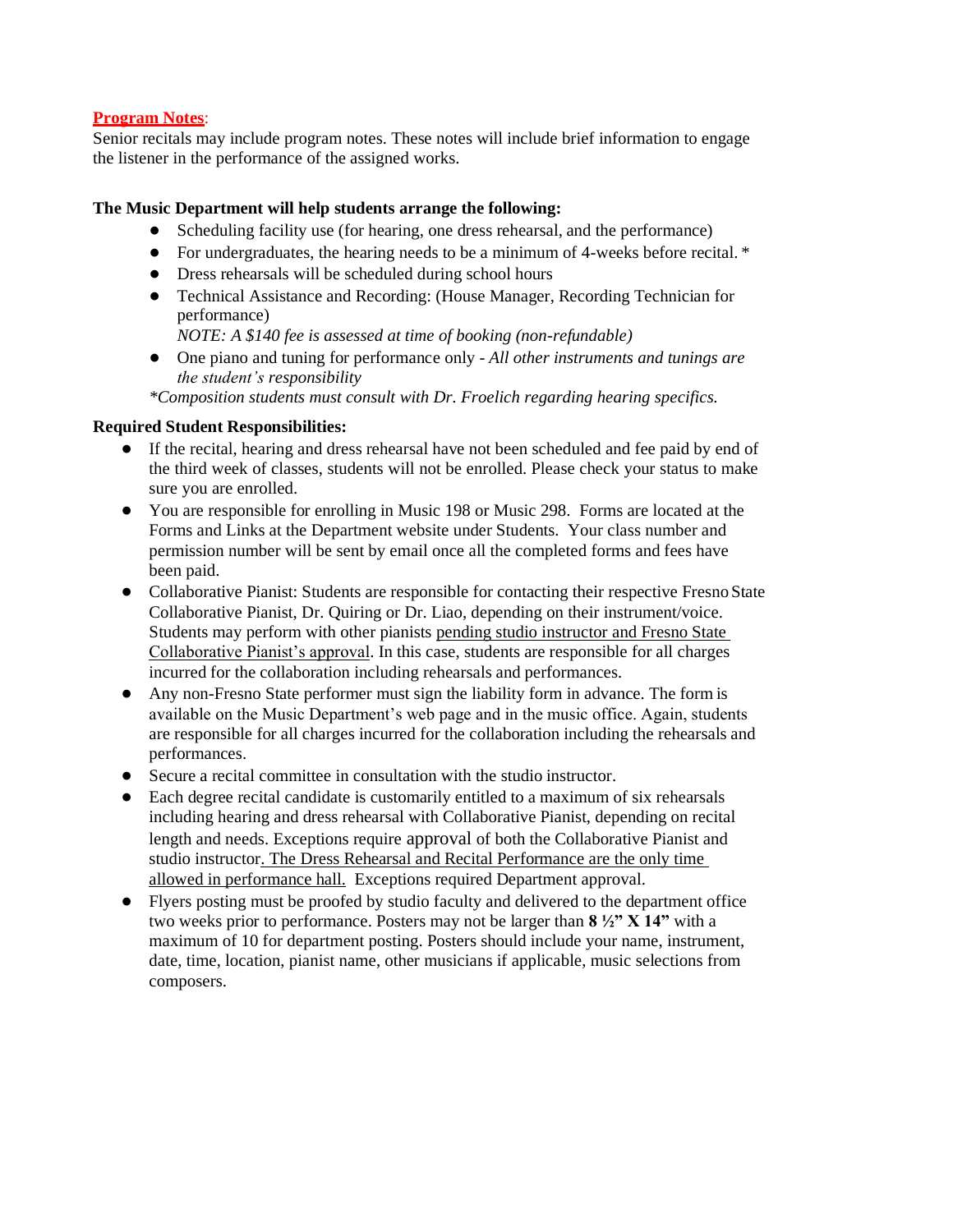- Production of programs (using standardized formatting) and vocal translations(vocal majors) are the responsibility of the student. If applicable, foreign language text and translations and/or program notes (must be submitted at the pre-recital hearing)
- Programs must be proofed and approved by the studio instructor. Students are responsible for duplication. Programs (ready for distribution) must be submitted to the house manager a minimum of 30-minutes prior to performance.
- Ensure that the performance space is left clean after each use.
- All committee members must attend hearing and recital.
- Optional: Send info and photo to Audrey Rodriguez [\(aurodriguez@csufresno.edu\)](mailto:aurodriguez@csufresno.edu)) for lobby screen announcements, Facebook posting, and Instagram at least three weeks before the recital.

#### **Optional:**

- Invitations
- Stage work (if needed, students are responsible for arranging this)
- Reception (the Music Department Office will provide tables upon request). Contact <http://www.auxiliary.com/diningservices/catering/> Campus Catering for menu and information. No food or drink allowed in facility unless pre-arranged with Catering Services. Following the reception, arrange for deposit of all garbage in the dumpsters located behind the music building. **Serving of alcohol is prohibited and will not be permitted under any circumstances.**

## **Check List -** *Please read all the Booking Procedures, this is just a brief summary*

- ❒ Completed Jury I and Jury II
- ❒ Passed Piano Proficiency
- ❒ Contact Collaborative Pianist
- ❒ Secure your Recital Committee
- ❒ Complete Degree Recital Form with required signatures (for office)
- ❒ Complete Tech Form (for Jose)
- ❒ Complete Music 198 or Music 298 Form with required signatures (for office)
- ❒ Recital Fees Paid
- ❒ Passed Hearing; **get signature of approval on the program (the repertoire page only)**
- ❒ Passed Conducting Proficiency
- $\Box$  Submit flyer or poster for posting (no earlier than 2 weeks prior to recital), 10 max.
- $\Box$  Make programs for recital
- ❒ Stay focused, practice hard, and have an enjoyable recital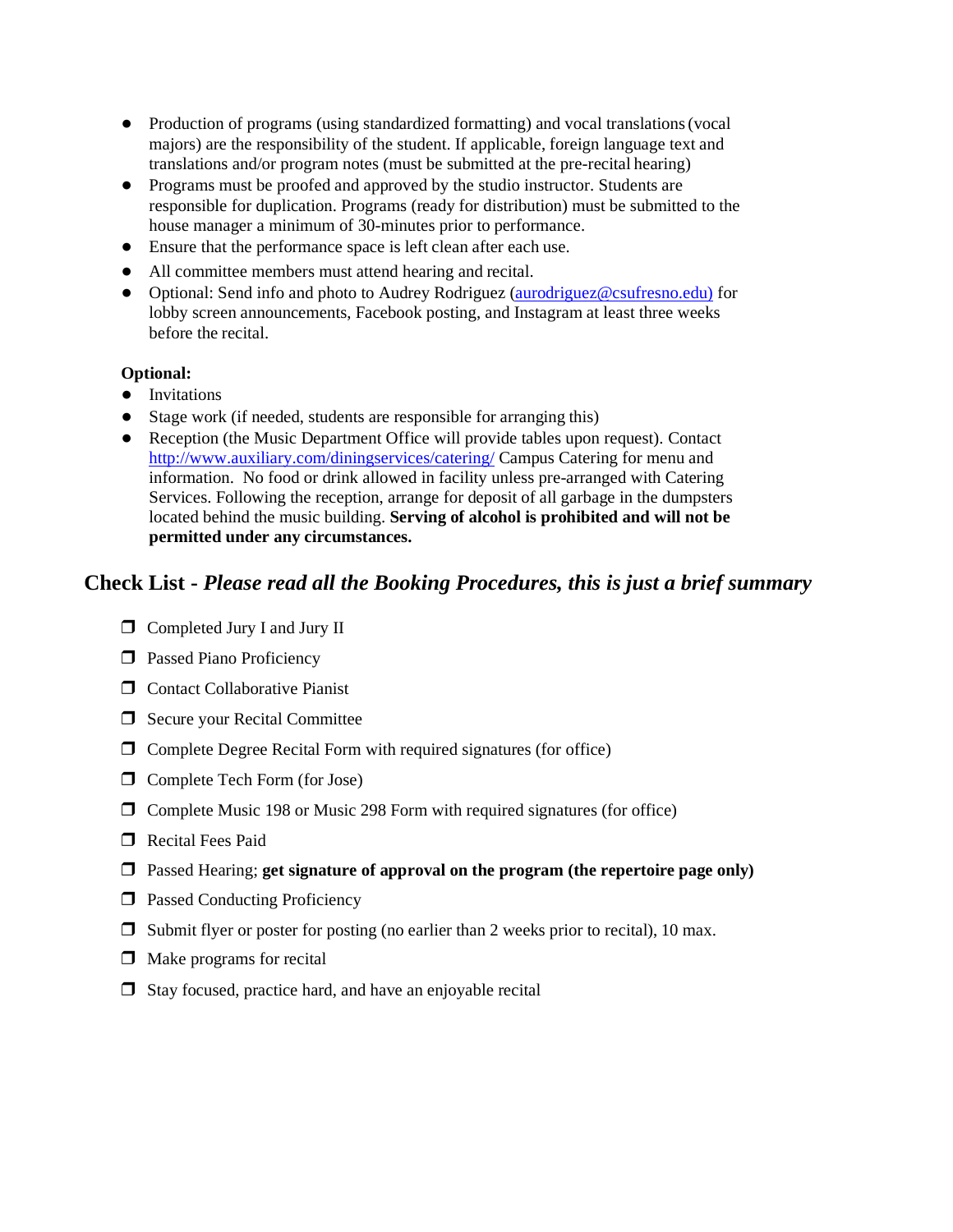## **PROGRAM COVER EXAMPLE**

California State University, Fresno College of Arts and Humanities Department of Music Presents

# ANNA D. SMITH, saxophone\*

Dr. Liao, piano Richard Au, flute

Wednesday, April 22, 2020 Wahlberg Recital Hall 8:30 p.m.

\*In partial fulfillment of the degree of **(leave only your degree program below)** Bachelor of Arts in Music/Master of Arts in Music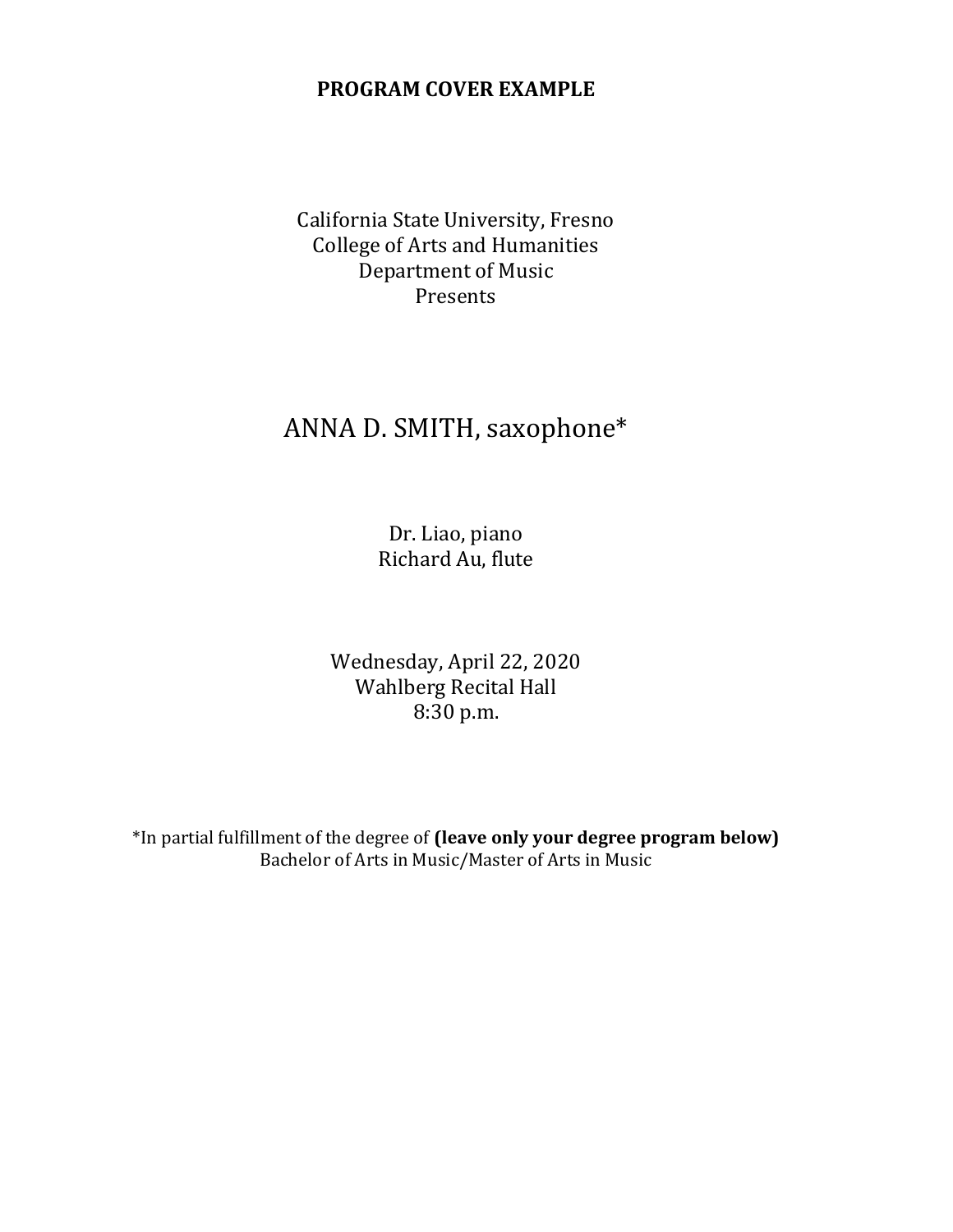## **PROGRAM EXAMPLE (INSIDE)**

## **Title of work Composer List movements here, if appropriate (dates)**

## **hearing)**

French Suite in G Major, BWV 816 **Johann Sebastian Bach** Johann Sebastian Bach *Allemande* (1685-1750) *Courante Sarabande Gavotte Bourrée*

Sonata in B-flat Major, Op. 106 (*"Hammerklavier"*) Ludwig van Beethoven *Allegro* (1770-1827) *Scherzo: Assai vivace Adagio sostenuto Introduzione: Largo – Fuga: Allegro risoluto*

## Intermission **(if applicable)**

*Casta Diva* from *Norma* Vincenzo Bellini

Drew Quiring, piano

Gypsy Songs *(Zigeunerlieder)*, Op. 103 Johannes Brahms I. Hey, Gypsy, pluck your strings (1833-1897) (*He, Zigeuner, greife in die Saiten)* arr. Charles Schmit

II. High-towering River Rima (*Hochgetürmte Rimaflut*) (b. 1990)

IV. Dear God, You Know How Often I've Been (*Lieber Gott, du weißt*)

IX. Far and Wide, No One Looks at Me (*Weit und breit schaut niemand mich an*)

Dr. Shing-Ming Liao, piano Tom Smith, marimba

## **PLEASE NOTE:**

- **1. For multiple-movement vocal pieces, listing titles in both the original language and its English translation are not requiredas long as the format is consistent and approved by the faculty.**
- **2. Bring this page to your hearing in order to get signatures of approval on it.**

# **(timing for**

(1801-1835)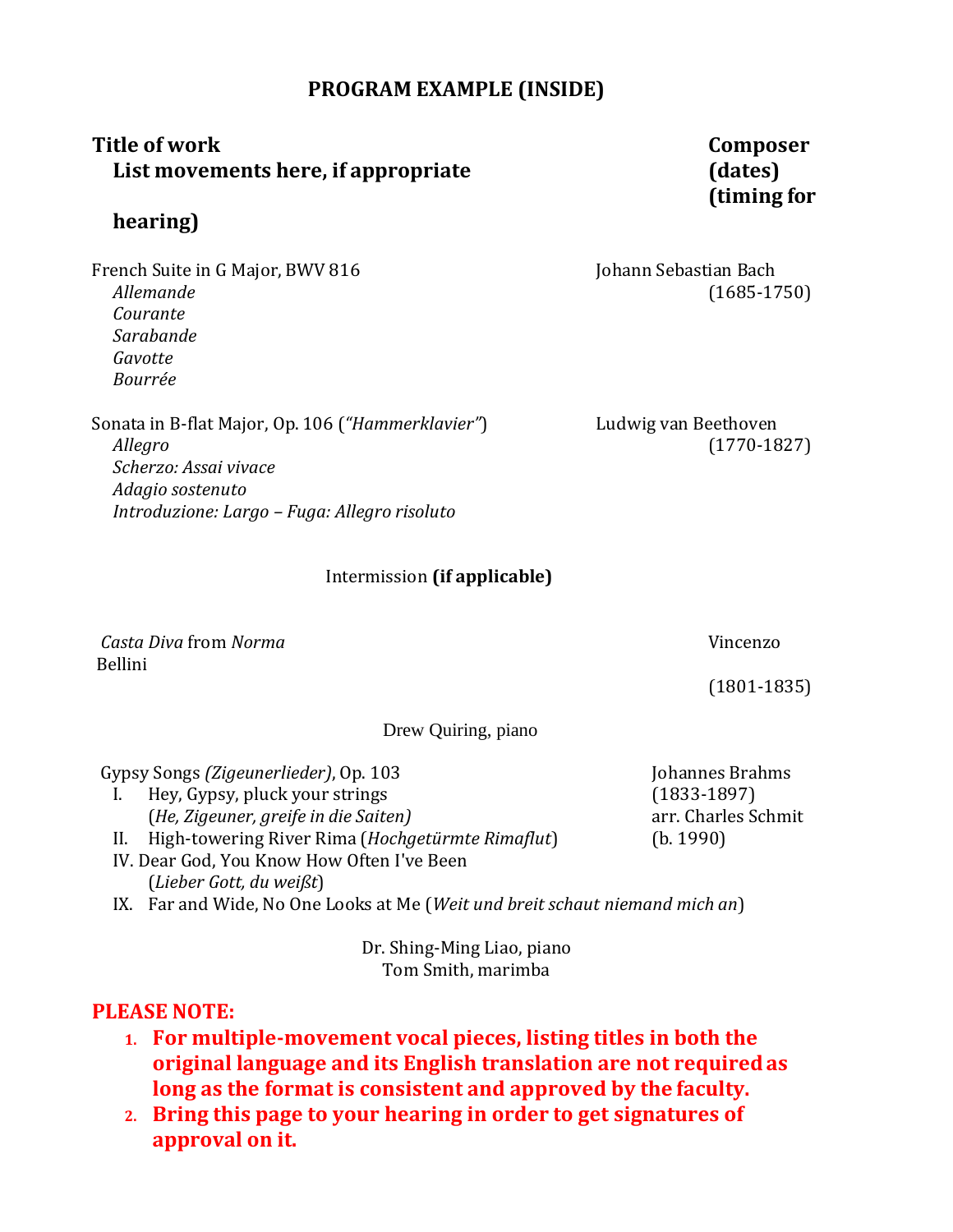## **POSTER EXAMPLE**

California State University, Fresno College of Arts and Humanities Department of Music presents

## **Your Full Name Instrument Type** Senior Recital

In partial fulfillment of the degree of Bachelor of Arts in Music/ Master of Arts in Music/Bachelor of Music

> Dr. Drew Quiring, piano Dr. Shing-Ming Liao, piano Mary Sue Myer, violin John L Cool, violin Mariachi Espectacular Fresno State Horn Ensemble

Music by Bach, Puccini, Hindemith

Thursday, November 15, 2021 6:30 PM Concert Hall/Wahlberg Recital Hall California State University, Fresno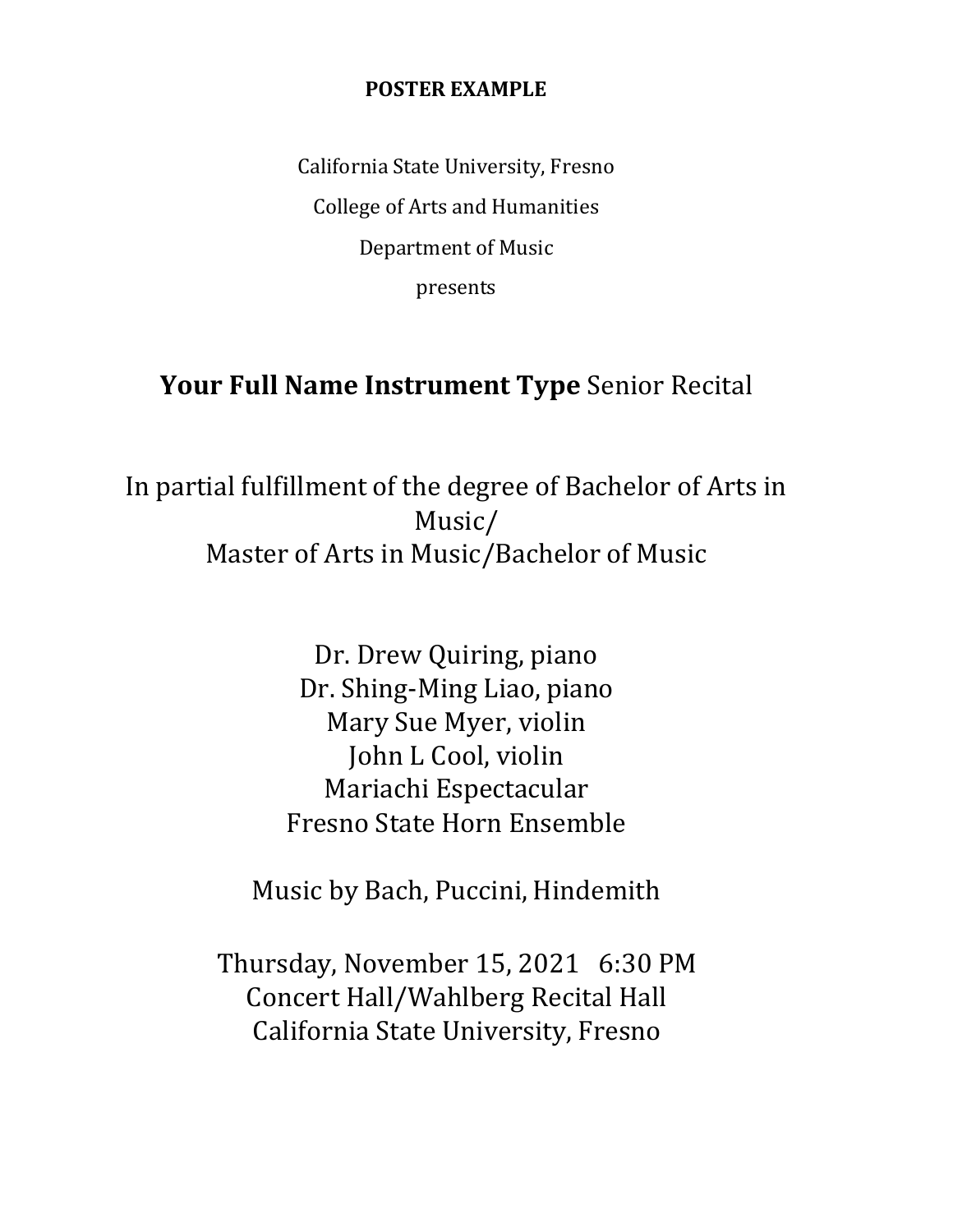# **Sample Program Format Guidelines for Student Recital**

## **(Turabian Style)**

1. **Headings/Footers:** Above your program listing, give your name and the names of your accompanist and other musicians performing with you, if any, along with instruments played. Follow this with the day, date, place and time of the recital. At the bottom of the program, include your degree requirement.

2. **Program Order:** Submit programs in the order of the actual performance. **For lecture recitals**, center the title/subject of the lecture at the top of the program listing.

3. **Composers:** GIVE FULL NAMES OF COMPOSERS INCLUDING ANY SPECIAL ACCENT MARKS. GIVE DATES FOR ALL COMPOSERS. For living composers indicate the year of Birth. In the case of obscure composers give as much information as possible. For spelling and dates refer to the *New GroveDictionary*  in the music library. Dates for compositions are welcome, especially for recent works, but are not required.

4. **Title Content:** List titles in standard format for the piece as defined in the *New Groves Dictionary.*  Generic titles such as "Sonata" and "Concerto" should only include descriptive terminology such as "for violin and piano" when specifically indicated by the composer (not an editor).

5. **Language:** Write all generic titles in English. Keys, where applicable, should be listed in English. Give non-generic titles in the language of the composer; alternatively in the generally accepted language. In the case of languages that do not use the Roman alphabet, use an English translation. Always follow the standard rules for capitalization of the language being used. Do NOT simply copy the title from your edition of the music until you have confirmed the appropriate language. Always include any special foreign-language characters, such as accent marks or umlauts.

6. **Nicknames:** Accepted and commonly used nicknames for specific works may be included in parentheses after the generic title:

> Sonata in B-flat Major, Op. 106 ("*Hammerklavier*") **not** "Hammerklavier" sonata String Quartet in B Major, Op. 76, No. 4 ("Sunrise") **not** "Sunrise" quartet.

7. **Catalogue Numbers:** Include Opus numbers, numbers within an Opus (Op. 56, No. 1) or other identifying commonly used catalog numbers (K. /BWV/D.). Numbers such as Sonata No. 3 or Concerto No. 5 are *not* to be included unless specified in the title by the composer (not an editor). The abbreviations Op. and No. should be capitalized. In the case of songs, include the opus number (if there is one) for larger entities such as a song cycle, but individual songs need not include opus numbers. A group of songs by Brahms and Fauré, for example, need not list the different opus numbers for each song.

8. **Key Designations:** Indicate Major and Minor keys by the appropriate capital letter followed by"Major" and "Minor" CAPITALIZED.

9. **Movements:** List all movements by the appropriate tempo indication or the title in the language usedby the composer.

10. **Excerpted works:** When performing a single song or movement from a larger work, always specify the name of the larger work!! See Gounod example on reverse side

11. **Transcriptions and arrangements:** The transcriber or arranger, if any, should generally be listed under the original composer. This may vary according to specific situations.

12. **Typeface/Formatting:** Please use TABS to separate all content (pieces and composer names, movements and composer dates). All italics, underlining and quotation marks will be formatted according to standards developed by CCM's office of Public Information in conjunction with the Scheduling Office.

## **Please see the sample page for a sample program format.**